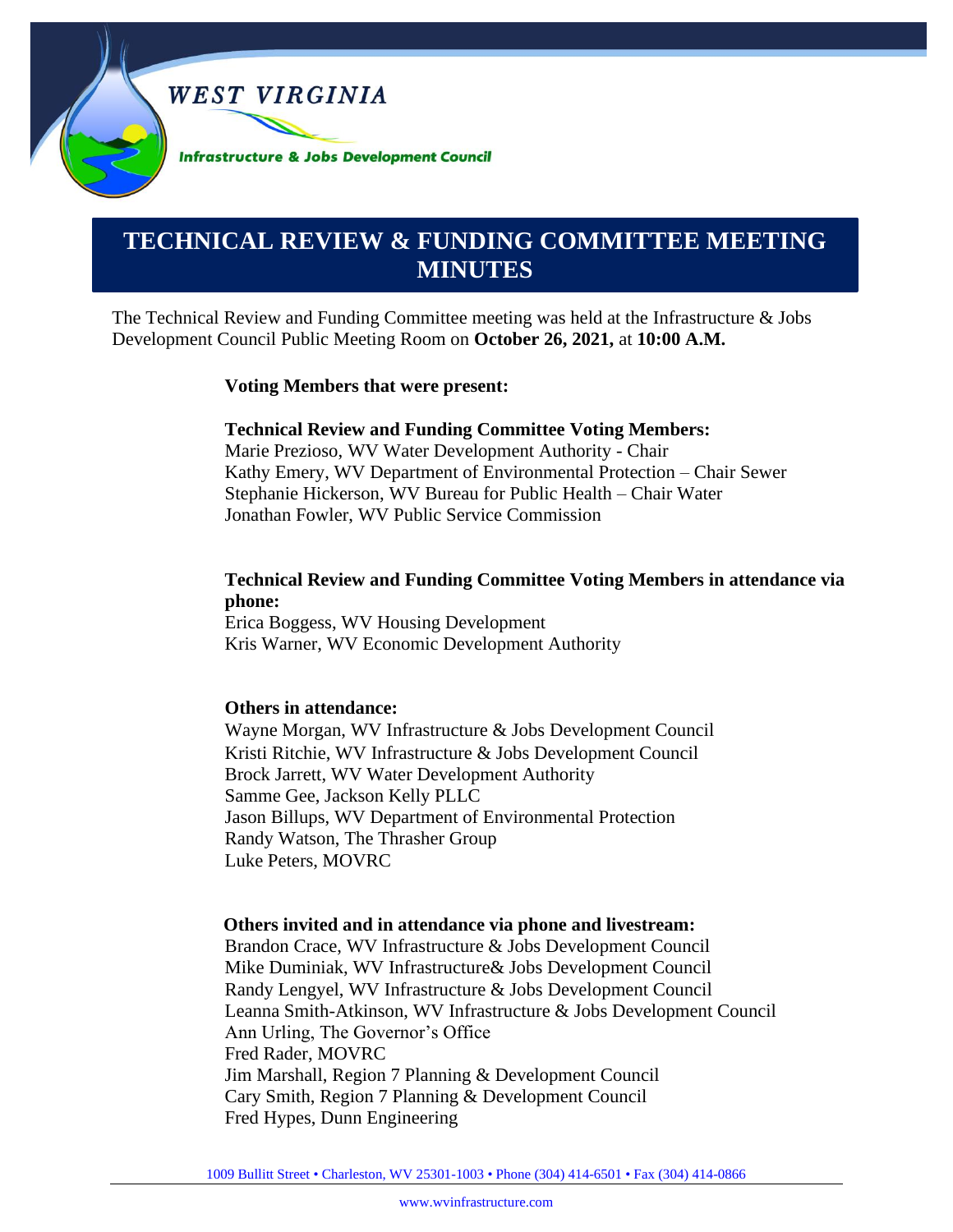Chris Arrington, WV Bureau for Public Health John Giroir, WV Department of Environmental Protection Roger Earle, AML Eric Combs, Region 1 Planning & Development Council Ryan Halsey, Community Development Project Manager Pam Keplinger, Region 8 Planning & Development Council Steve Haynes, The Thrasher Group Brenton Pannell, Region 1 Planning & Development Council Whytni Cline, Jackson Kelly PLLC Tim Meeks, MOVRC Steve Collins, USDA Rural Development Tom Marion, The Thrasher Group

#### **Call to Order** Chair Marie Prezioso called the meeting to order and verified a quorum was present.

**Approval of Minutes** Chair Prezioso asked for approval of the draft minutes of **September 28, 2021**. Kathy Emery moved for approval and Jonathan Fowler seconded the motion. The motion passed.

## **Benwood, City of (2019S-1825) System Improvements II – District 1 (Engineering Fee Variance)**

Jason Billups described the request.

The Technical Review & Funding Committee recommends the City of Benwood Engineering Fee Variance request for total engineering fees be approved.

Ms. Emery moved that the recommendation be approved, Mr. Fowler seconded the motion. The motion passed.

#### **Monongah, Town of (2021S-2019) Walnut Line Replacement – District 1 (New Application)**

Mr. Billups described the application, and it is technically feasible.

The Technical Review & Funding Committee recommends the Town of Monongah pursue a \$797,000 IJDC Critical Need Grant.

Ms. Emery moved that the recommendation be approved, Mr. Fowler seconded the motion. The motion passed.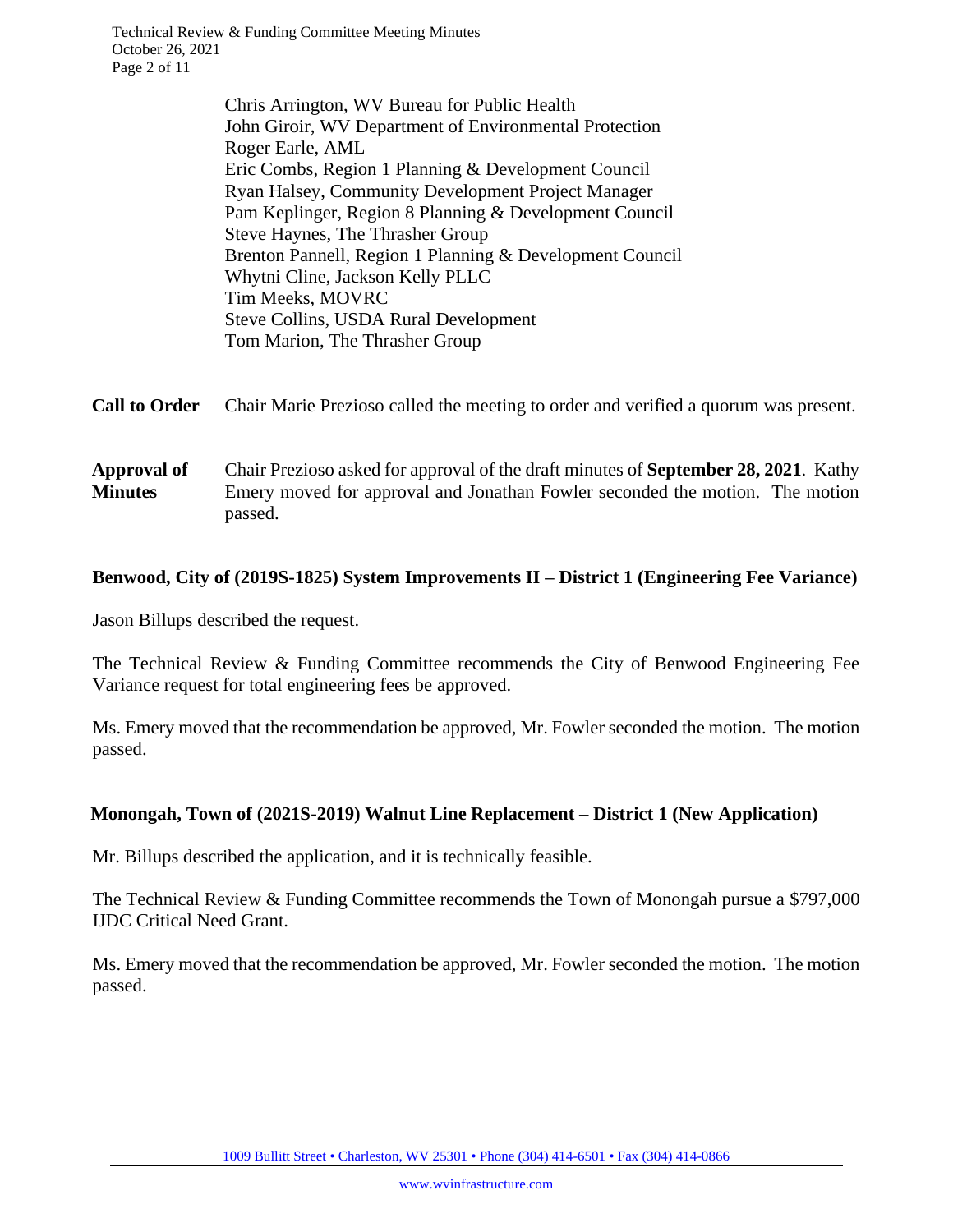# **Nutter Fort, Town of (2020S-1917) Sewer System Improvements – District 1 (Cost & Funding Change)**

Wayne Morgan described the request.

The Technical Review and Funding Committee recommends the Town of Nutter Fort pursue a \$950,000 CWSRF Debt Forgiveness Loan and a \$950,000 IJDC District 1 Grant for an estimated project cost of \$1,900,000.

Ms. Emery moved that the recommendation be approved, Mr. Fowler seconded the motion. The motion passed.

## **Claywood Park PSD (2018S-1733) System Improvements III – District 2 (Funding Change)**

Mr. Morgan described the request.

The Technical Review and Funding Committee recommends Claywood Park PSD pursue a \$228,000 Wirt County ARPA Grant, a \$500,000 IJDC District 2 Grant, a \$975,000 US ACE Grant, a \$1,500,000 CDBG Grant, a \$1,000,000 CWSRF Debt Forgiveness Loan, and a \$1,344,000 CWSRF Wrap Loan (0.5%, 30 yrs.) for an estimated project cost of \$5,547,000; and pursue a \$130,000 WDA Design Loan to be paid back at closing on construction.

Ms. Emery moved that the recommendation be approved, Mr. Fowler seconded the motion. The motion passed.

## **Southern Jackson County PSD (2018S-1767) WWTP Improvements – District 2 (Engineering Fee Variance)**

Mr. Billups described the request.

The Technical Review & Funding Committee recommends the Southern Jackson County PSD Engineering Fee Variance request for total engineering fees is not required.

Ms. Emery moved that the recommendation be approved, Mr. Fowler seconded the motion. The motion passed.

# **Walton Sewer PSD (2018S-1736) New System – District 2 (Cost & Funding Change)**

Mr. Morgan described the request.

Ms. Emery stated, for the record, the amount the PSD is leaning on from CWSRF Debt Forgiveness, cannot be guaranteed to be there when they are ready for it. Given the amount is over \$3,000,000; the PSD may ask for it and they are eligible for it, but it will depend on what amount is available when the formal request is submitted and received.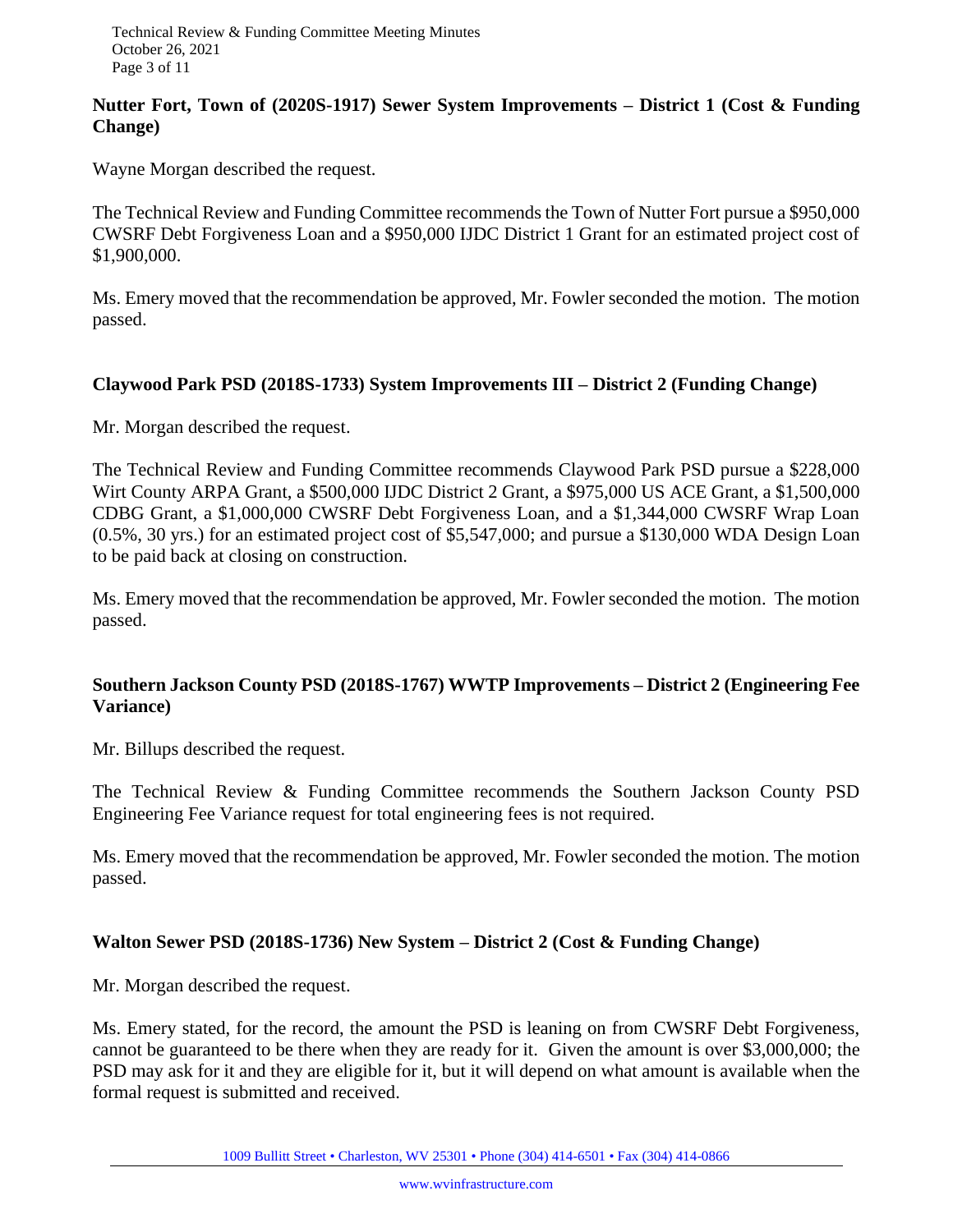The Technical Review and Funding Committee recommends Walton PSD pursue a \$1,000,000 ARC Grant, a \$2,000,000 CDBG Grant, a \$529,000 CWSRF Debt Forgiveness Design Loan, a \$3,632,300 CWSRF Debt Forgiveness Loan, and a \$1,000,000 IJDC District 2 Grant for an estimated project cost of \$8,161,300.

Ms. Emery moved that the recommendation be approved, Mr. Fowler seconded the motion. The motion passed.

Fred Hypes (Dunn Engineers) offered an update on the time schedule for this project.

Luke Peters (MOVRC) approached the podium. There was a discussion regarding the ARC Grant and the proposed rates for this project.

# **North Beckley PSD (2021S-2007) Piney View Extension – District 3 (New Application)**

Mr. Billups described the application, and it is technically feasible.

Mr. Billups noted this area has been identified for many years to be an issue. If some of the grant funding is not available, it is anticipated the PSD will pursue loan funds.

Ms. Emery stated the PSD would be eligible for CWSRF Loan funding should it be needed.

The Technical Review & Funding Committee recommends the North Beckley PSD pursue a \$4,052,620 AML Grant, a \$2,000,000 CDBG Grant, and a \$2,000,000 Raleigh County Commission ARPA Grant (committed) for an estimated project cost of \$8,052,620.

Ms. Emery moved that the recommendation be approved, Mr. Fowler seconded the motion. The motion passed.

There was a discussion regarding this being a pilot project, the proposed funding, and rates. Roger Earl (AML) and Eric Combs (Region 1 Planning and Development Council) responded to questions.

# **White Oak PSD (2021S-2001) WWTP Improvements – District 3 (New Application)**

Mr. Billups described the application, and it is technically feasible.

Mr. Billups noted that according to the most recent PSC annual report, approximately 78% of the WWTP flow can be attributed to I/I. It is recommended that the PSD consider adding funding for a SSES to the project to identify sources of I/I within the collection system.

Ms. Emery asked if anyone representing the White Oak PSD was on the call. There was no response.

The Technical Review & Funding Committee recommends the White Oak PSD application be tabled until next month's meeting to allow time for the PSD to evaluate the SSES recommendation.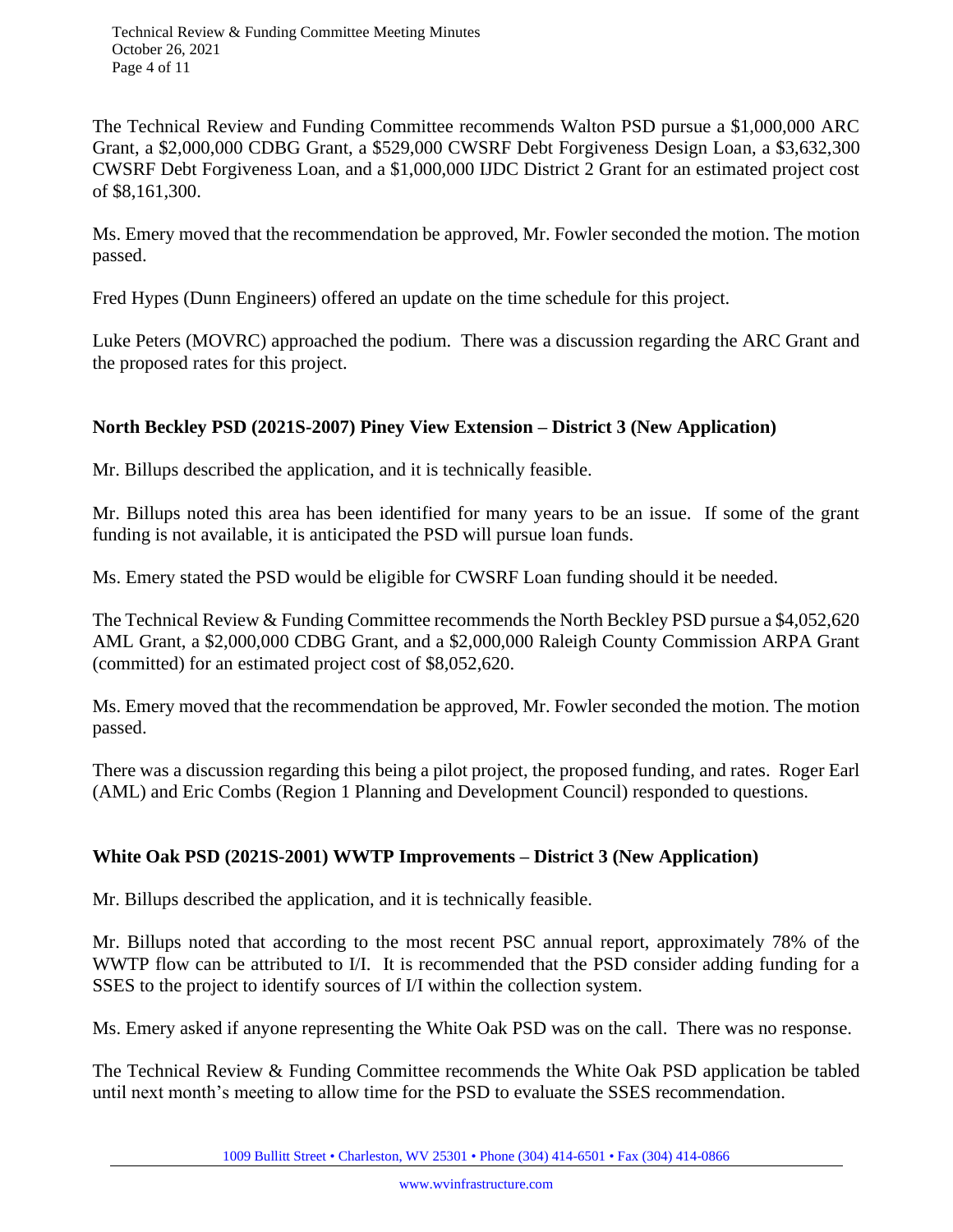Technical Review & Funding Committee Meeting Minutes October 26, 2021 Page 5 of 11

Ms. Emery moved that the recommendation be approved, Mr. Fowler seconded the motion. The motion passed.

## **Enlarged Hepzibah (2019W-1819) System Improvements II – District 1 (Cost & Funding Change)**

Mr. Morgan described the request.

The Technical Review and Funding Committee recommends the Enlarged Hepzibah PSD pursue a \$1,893,000 IJDC District 1 Loan (2.75%, 20 yrs.).

Stephanie Hickerson moved that the recommendation be approved, Mr. Fowler seconded the motion. The motion passed.

There was clarification provided indicating this request was for a funding change only and no project or scope changes were requested.

# **Grant Town, Town of (2021W-2000) Distribution System Improvements – District 1 (Engineering Fee Variance)**

Ms. Hickerson described the request.

The Technical Review & Funding Committee recommends the Town of Grant Town Engineering Fee Variance request for total engineering fees be approved.

Ms. Hickerson moved that the recommendation be approved, Ms. Emery seconded the motion. The motion passed.

#### **Hughes River Water Board (2021W-2003) WTP Improvements – District 1 (New Application)**

Ms. Hickerson described the application, and it is technically feasible.

The Technical Review and Funding Committee recommends the Hughes River Water Board pursue a \$1,300,000 Local ARPA Grant (\$650,000 Ritchie County Commission, \$315,980 Harrisville, \$189,630 Pennsboro, \$67,725 Ellenboro, \$49,665 Cairo, and \$27,000 Pullman) and a \$500,000 IJDC District 1 Grant for an estimated project cost of \$1,800,000.

Ms. Hickerson moved that the recommendation be approved, Mr. Fowler seconded the motion. The motion passed.

#### **Mountain Top PSD (2021W-2016) System Improvements – District 1 (New Application)**

Ms. Hickerson described the application, and it is technically feasible.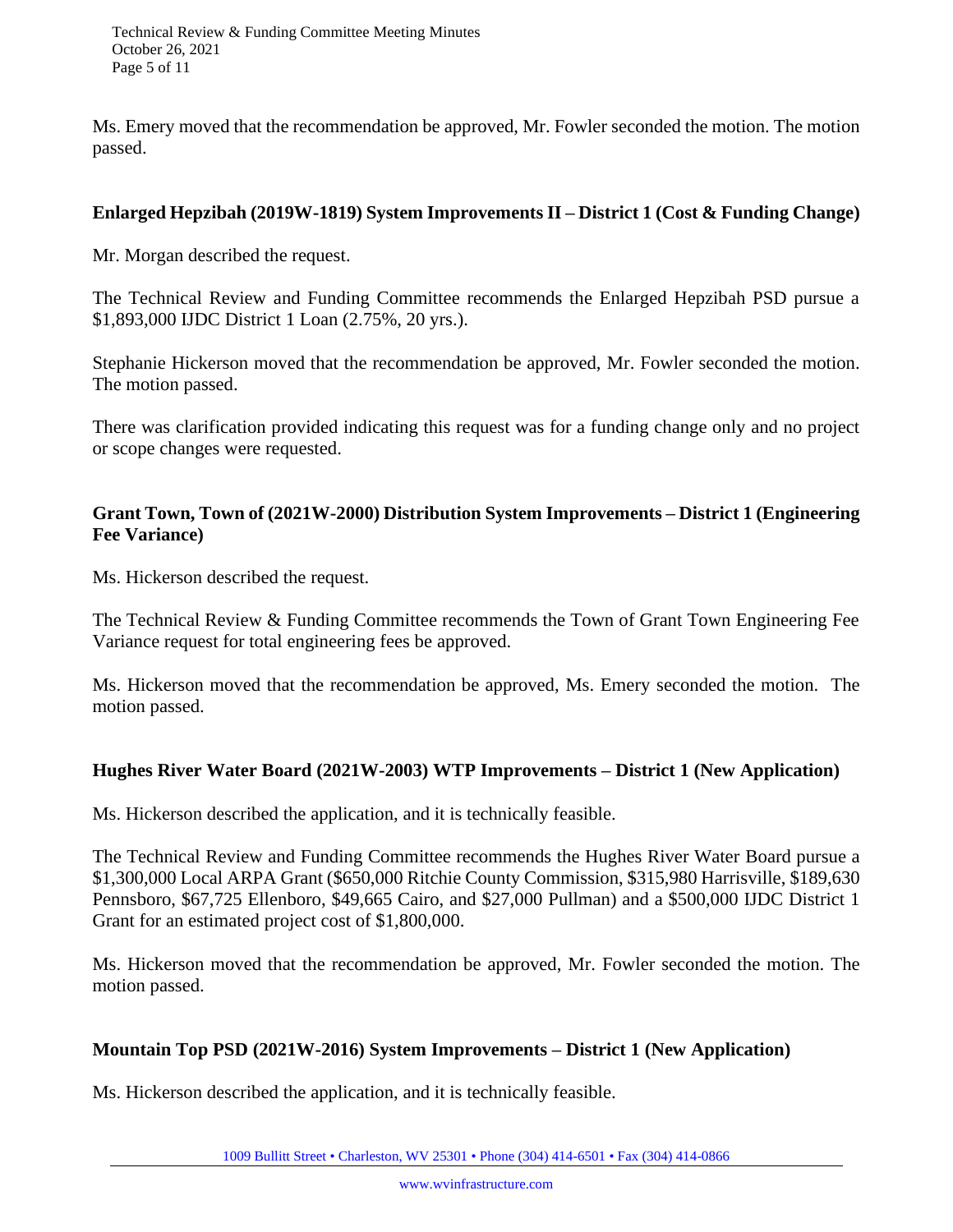The Technical Review & Funding Committee recommends the Mountain Top PSD pursue a \$150,000 Mineral County Commission Grant, a \$1,000,000 IJDC District 1 Grant, and a \$3,030,000 IJDC District 1 Loan (1%, 40 yrs.) for an estimated project cost of \$4,180,000.

Ms. Hickerson moved that the recommendation be approved, Ms. Emery seconded the motion. The motion passed.

# **Hodgesville PSD (2021C-128) Service Line Replacement / Critical Need – District 2 (New Application)**

Ms. Hickerson described the application, and it is technically feasible.

The Technical Review and Funding Committee recommends the Hodgesville PSD Project does not appear to meet the definition of a critical need project so the application should be returned.

Ms. Hickerson moved that the recommendation be approved, Mr. Fowler seconded the motion. The motion passed.

# **Wilderness PSD (2021W-1940) Snow Hill Extension / Critical Need – District 3 (Tabled New Application)**

Ms. Hickerson described the application, and it is technically feasible.

The Technical Review & Funding Committee recommends the Wilderness PSD pursue a \$298,000 AML Grant.

Ms. Hickerson moved that the recommendation be approved, Ms. Emery seconded the motion. The motion passed.

# **Brooke County PSD (2021S-1945) Eldersville Road Extension - District 1 (Binding Commitment)**

Mr. Morgan described the request.

The Technical Review and Funding Committee recommends the Brooke County PSD receive a binding commitment for a \$5,450,000 IJDC District 1 Loan (2%, 30 yrs.) and a \$500,000 IJDC District 1 Grant.

Ms. Emery moved that the recommendation be approved, Mr. Fowler seconded the motion. The motion passed.

# **Enlarged Hepzibah PSD (2019W-1819) System Improvements – District 1 (Binding Commitment)**

Mr. Morgan described the request.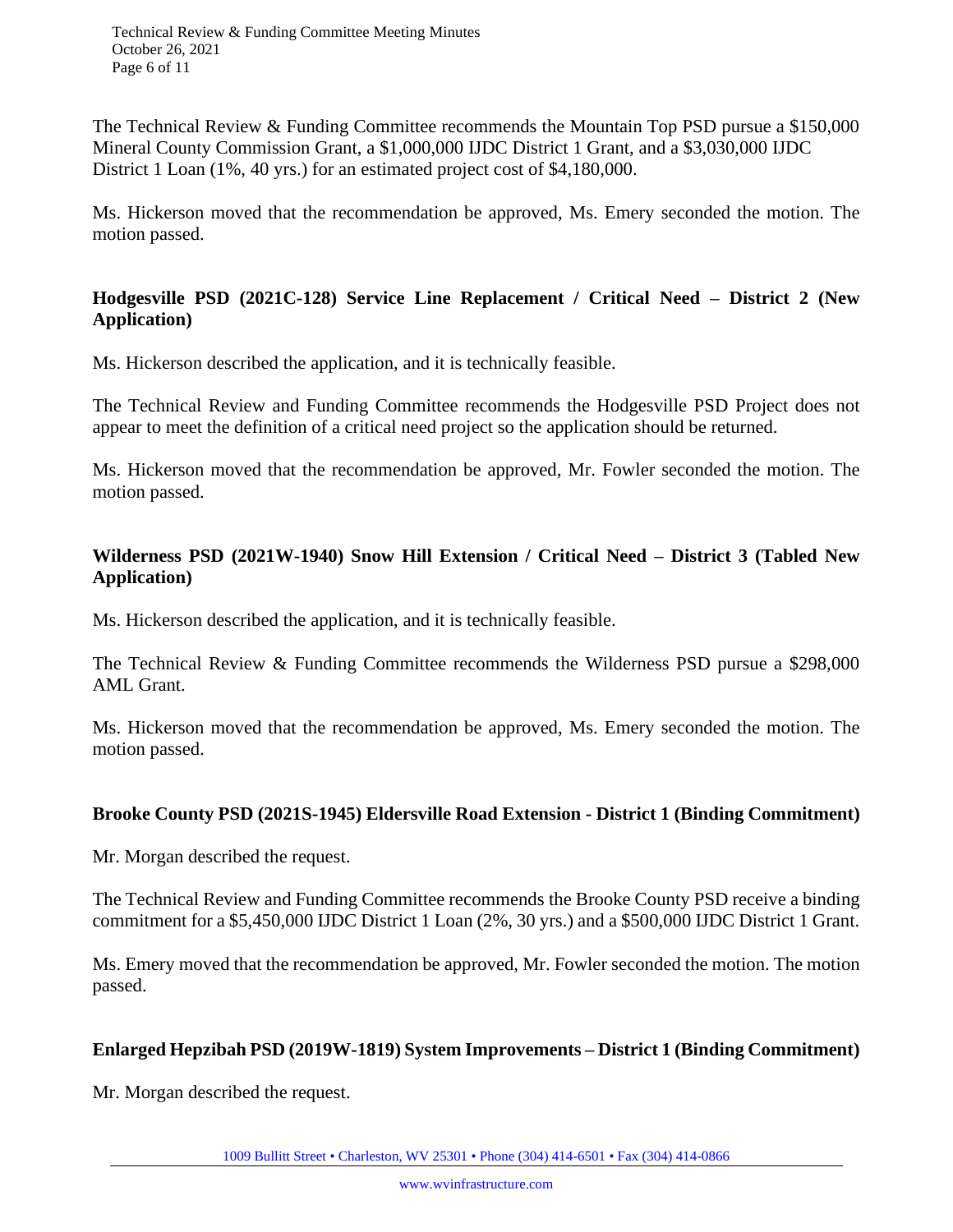Technical Review & Funding Committee Meeting Minutes October 26, 2021 Page 7 of 11

The Technical Review and Funding Committee recommends the Enlarged Hepzibah PSD receive a binding commitment for a \$1,893,000 IJDC District 1 Loan (2.75%, 20 yrs.).

Ms. Hickerson moved that the recommendation be approved, Mr. Fowler seconded the motion. The motion passed.

# **Monongah, Town of (2021S-2019) Walnut Line Replacement / Critical Need – District 1 (Contingent Binding Commitment)**

Mr. Morgan described the request.

The Technical Review & Funding Committee recommends the Town of Monongah receive a contingent (upon receipt of required documentation) \$797,000 IJDC Critical Need Grant binding commitment.

Ms. Emery moved that the recommendation be approved, Mr. Fowler seconded the motion. The motion passed.

# **Tri-County Water Association (2021W-1958) Sweeps Run Extension / Critical Need - District 1 (Binding Commitment)**

Mr. Morgan described the request.

The Technical Review & Funding Committee recommends Tri-County Water Association receive a \$785,000 IJDC Critical Need Grant binding commitment.

Ms. Hickerson moved that the recommendation be approved, Mr. Fowler seconded the motion. The motion passed.

#### **Beverly, Town of (2020S-1897) Line Replacement – District 2 (Binding Commitment Extension)**

Mr. Morgan described the request.

Jim Marshall (Region 7 Planning & Development Council) noted EDA is aware of this project and have committed to their portion of the funding.

The Technical Review and Funding Committee recommends the Town of Beverly receive a 6-month binding commitment extension until April 10, 2022.

Ms. Emery moved that the recommendation be approved, Mr. Fowler seconded the motion. The motion passed.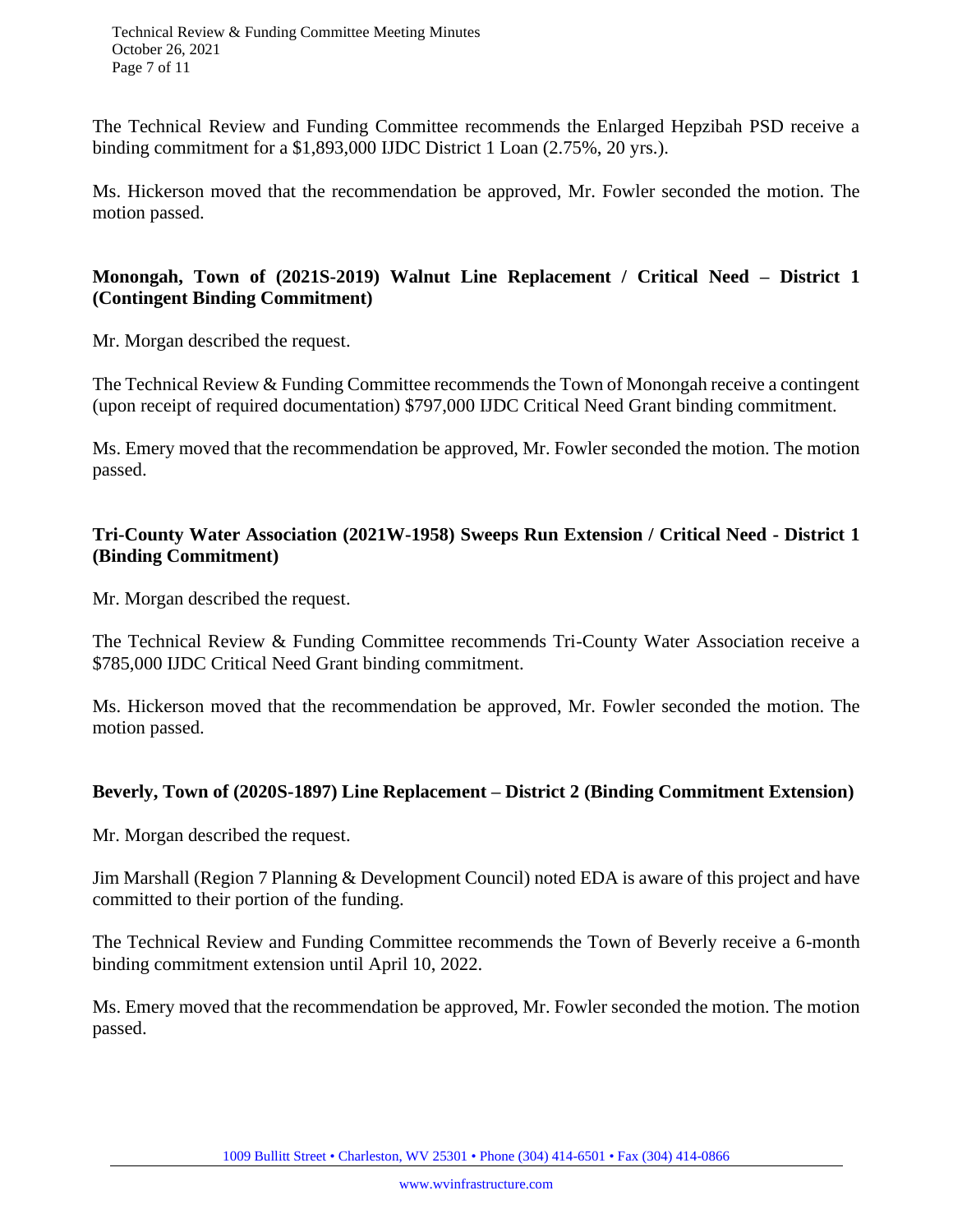# **Hodgesville PSD (2021C-128) Service Line Replacement / Critical Need – District 2 (Contingent Binding Commitment)**

Mr. Morgan stated there is no need for this agenda item as it is being returned.

## **Kenova, City of (2015W-1599) Prichard Extension – District 3 (Contingent Binding Commitment)**

Mr. Morgan described request.

The Technical Review and Funding Committee recommends the City of Kenova receive a \$1,450,122 IJDC District 3 Loan (2.75%, 30 yrs.) binding commitment.

Ms. Hickerson moved that the recommendation be approved, Mr. Fowler seconded the motion.

There was a discussion regarding the two binding commitments being combined into one commitment and the US EDA Grant funding commitment.

Ms. Hickerson amended the motion to state the City of Kenova receive a \$1,450,122 IJDC District 3 Loan (2.75%, 30 yrs.) contingent (upon receipt of the US EDA funding) binding commitment. Mr. Fowler conquered with the amended motion and affirmed his second of the amended motion. The motion passed.

# **McDowell County PSD (2016S-1631) Iaeger Sewer System – District 3 (Binding Commitment Extension)**

Mr. Morgan described the request.

Eric Combs (Region 1 Planning & Development Council) provided an update on the project.

The Technical Review and Funding Committee recommends the McDowell County PSD receive a 8-month binding commitment extension until June 10, 2022.

Ms. Emery moved that the recommendation be approved, Mr. Fowler seconded the motion. The motion passed.

# **Richwood, City of (2021W-1959) Impound Structure – District 3 (Binding Commitment)**

Mr. Morgan described the request.

There was a discussion regarding the lack of District 3 Grant funds until January.

The Technical Review & Funding Committee recommends the City of Richwood receive the remaining funds available for an IJDC District 3 Grant binding commitment, and propose the City request the remainder of the \$1,000,000 commitment at the January meeting of Council.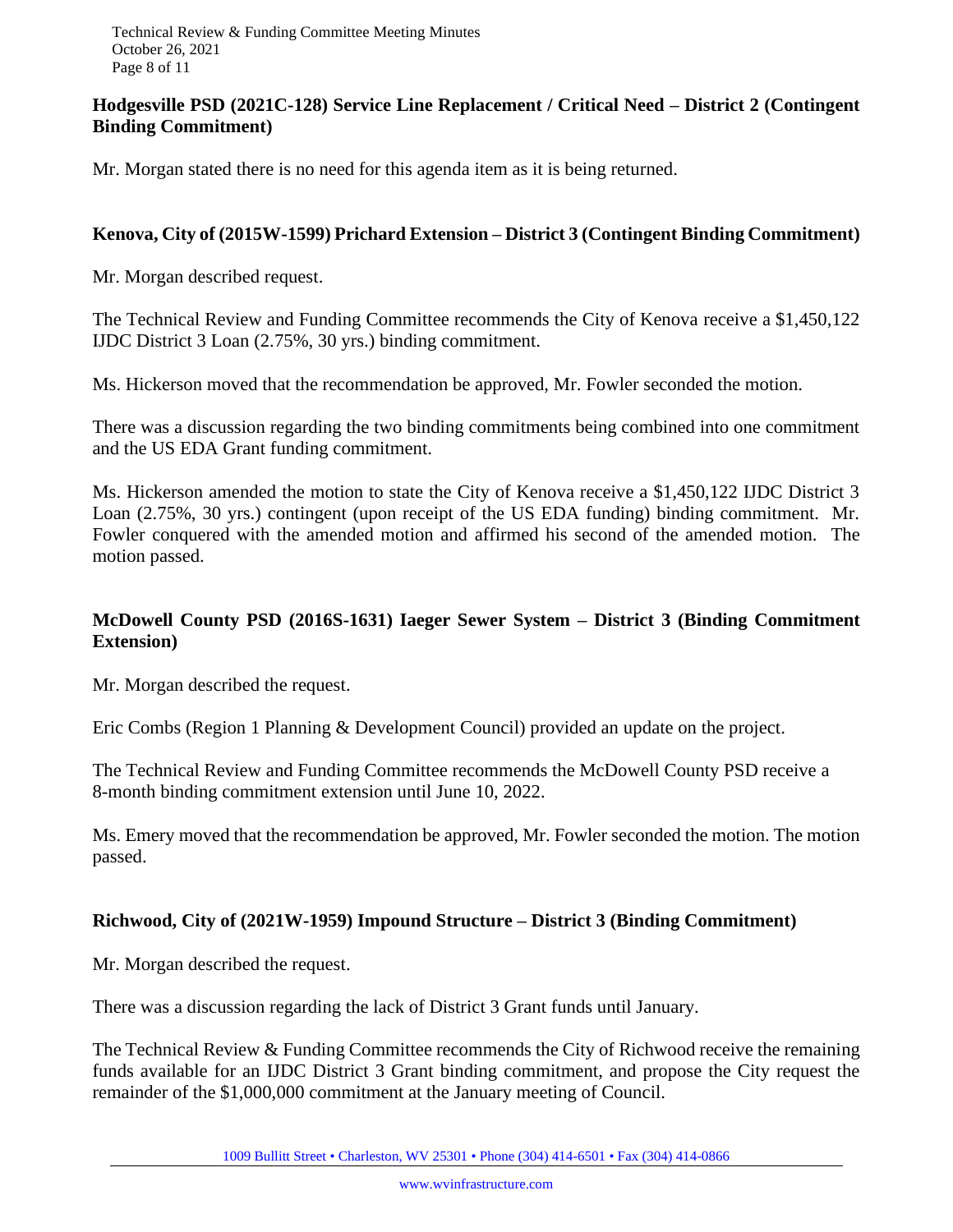Technical Review & Funding Committee Meeting Minutes October 26, 2021 Page 9 of 11

Ms. Hickerson moved that the recommendation be approved, Mr. Fowler seconded the motion. The motion passed.

## **Wilderness PSD (2021W-1940) Snow Hill Extension / Critical Need – District 3 (Contingent Binding Commitment)**

Mr. Morgan stated this agenda item does not need to be addressed as the project will be pursuing AML funding.

#### **Elizabeth, Town of (2018W-1735) Creston Extension – District 2 (Ancillary Project Expenditure)**

Ms. Hickerson described the request.

The Technical Review & Funding Committee recommends the Town of Elizabeth ancillary project expenditure request for \$202,000 for three generators be approved.

Ms. Hickerson moved that the recommendation be approved, Mr. Fowler seconded the motion. The motion passed.

Mr. Fowler stated when utilities start installing generators, they need to look into maintenance contracts with the generator vendors. Mr. Fowler recommends projects look into these types of contracts on an annual basis.

#### **Business Items:**

December 2021 Meeting Date

There was a discussion regarding the December meeting date being so close to Christmas, multiple people on vacation, and the suggestion to change the date.

The Committee proposed to move the Technical Review & Funding Committee meeting scheduled for December 28, 2021, to January 4, 2022.

In addition, the Committee proposed to move the Council meeting scheduled for January 5, 2022, to January 12, 2022.

The proposed schedule change will be reviewed for approval at next month's meeting.

#### 2022 IJDC DRAFT Meeting Schedule

There was a discussion regarding the December meeting for 2022. The Committee proposed to move the Technical Review & Funding Committee meeting (on the 2022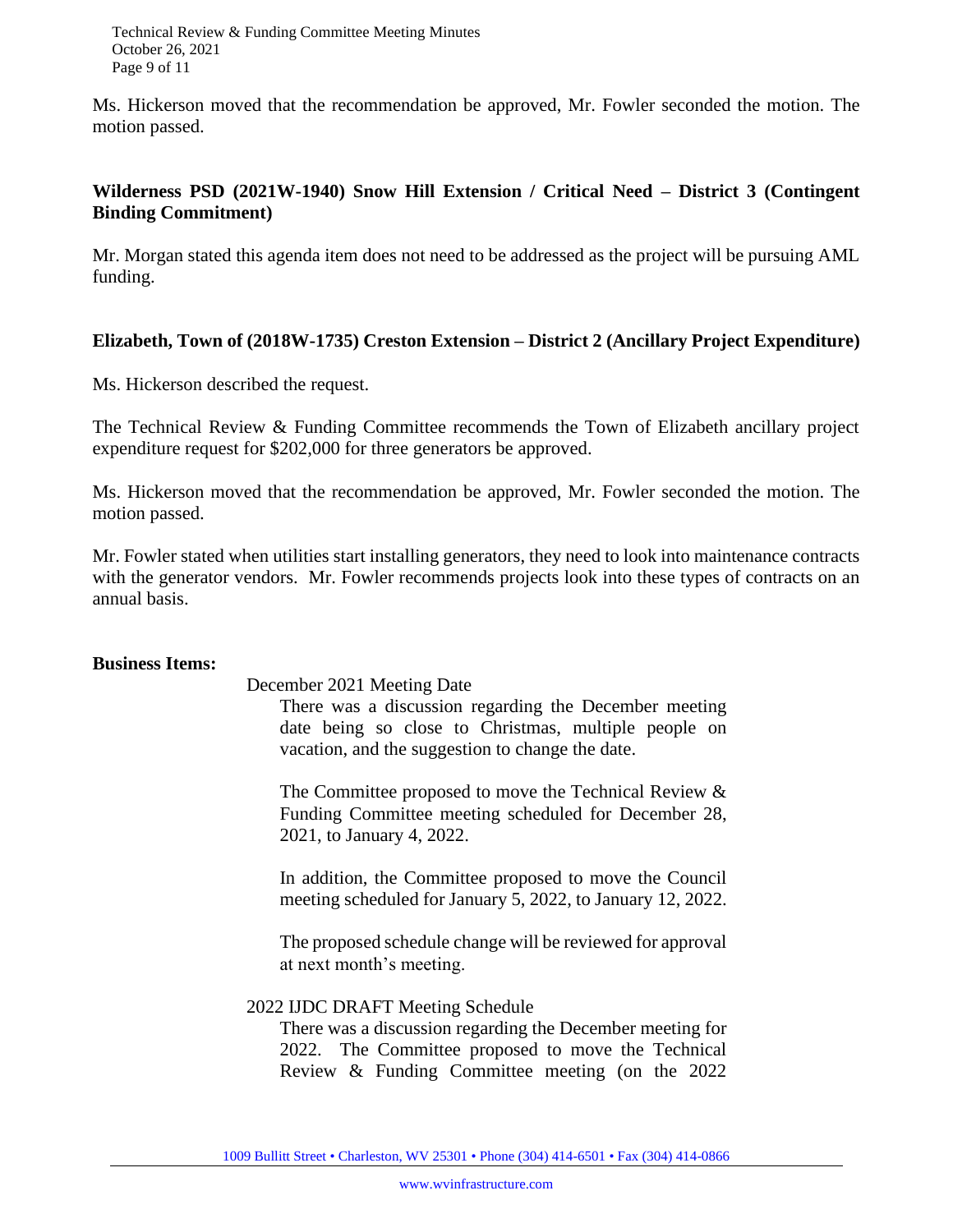DRAFT Schedule) from December 27, 2022, to January 3, 2023.

In addition, the Committee proposed to move the Council meeting scheduled (on the 2022 Draft Schedule) from January 4, 2023, to January 11, 2023.

The DRAFT schedule will be reviewed for approval at next month's meeting.

Interest Rate Resolution Regarding Twenty Year Loans Chair Prezioso provided the Committee with an overview of the Quarterly Interest Rate Resolution regarding twenty year loans and the revision needed.

Samme Gee (Jackson Kelly, PLLC) approached the podium. Ms. Gee stated the Resolution passed by Council in April was for a quarterly basis, which expired at the end of July. The intention was to keep that rate until a future date when a new rate is necessary. This Resolution puts the interest rate for the 20-year loans at 2.75% from April 1, 2021, until such time as a new rate is adopted. The rate from April 1, 2021, for 20-year loans has been consistent at 2.75%.

There was a discussion regarding the quarterly review and whether the Committee wanted to do a new Resolution every quarter or adopt this Resolution and continue to review on a quarterly basis and let the 2.75% rate ride until such time as the interest rate changes. Chair Prezioso noted predictions indicate interest rates may start to go up next year.

Ms. Emery moved the recommendation to accept the Resolution as presented and forward to Council for review and approval. Mr. Fowler seconded the motion. The motion passed.

**Executive Director Comments:**

2022 IJDC DRAFT Meeting Schedule

Chair Prezioso noted this agenda item was discussed earlier in the agenda.